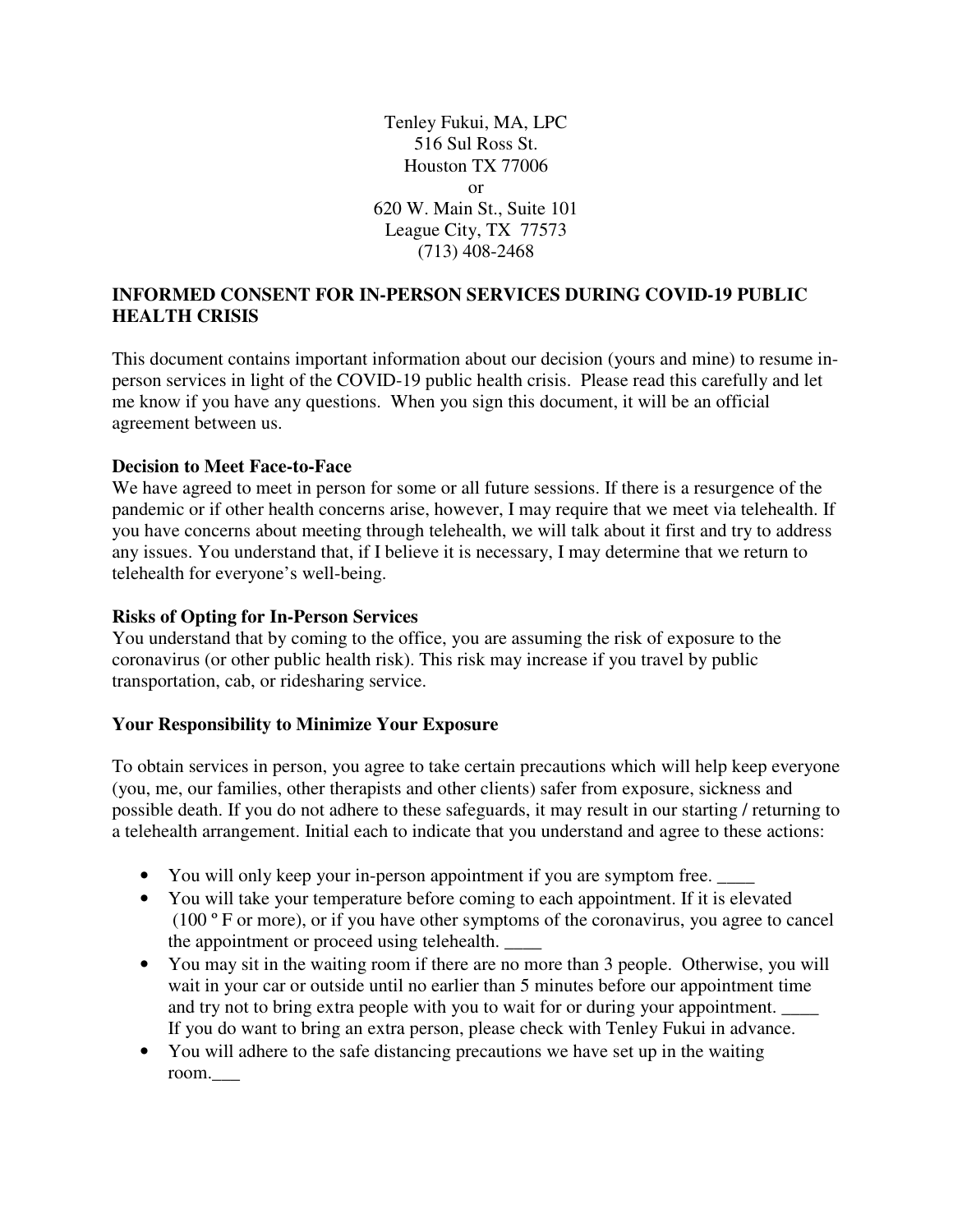- As masks are mandated in Harris County, I request that you wear a mask until we are 6 feet apart and if we do biofeedback/neurofeedback. You are free to wear a mask throughout the session and ask me to do so, too. \_\_\_\_
- You will attempt to keep a distance of 6 feet and there will be no physical contact (e.g. no shaking hands) with me or others. \_\_\_\_\_
- If you are bringing your child, you will make sure that your child follows all of these sanitation and distancing protocols.
- If a resident of your home tests positive for the infection, you will immediately let me know and we will then [begin] resume treatment via telehealth.\_\_\_

I may change the above precautions if additional local, state or federal orders or guidelines are published. If that happens, we will talk about any necessary changes.

# **My Commitment to Minimize Exposure**

My practice has taken steps to reduce the risk of spreading the coronavirus within the office. There is ultraviolet light through the air conditioning and heater which kills bacteria and viruses. The offices are also cleaned and sanitized with disinfectants known to kill Covid-19. If we do neurofeedback/biofeedback, your electrodes are used only for you. They are cleaned with ultraviolet light between uses. We will both wear masks with neurofeedback/biofeedback and I will also wear gloves at that time. Please let me know if you have questions about these efforts.

# **If You or I Are Sick**

You understand that I am committed to keeping you, me, other therapists and other clients, and all of our families safe from the spread of this virus. If you show up for an appointment and I or other therapists in the office believe that you have a fever or other symptoms, or believe you have been exposed, I will have to require you to leave the office immediately. We can follow up with services by telehealth as appropriate.

If I or other therapists in the office test positive for the coronavirus, I will notify you so that you can take appropriate precautions. If any clients are diagnosed with COVID-19, we will make every effort to notify other clients that were in the office the previous 14 days.

## **Your Confidentiality in the Case of Infection**

If you have tested positive for the coronavirus, I may be required to notify local health authorities that you have been in the office. If I have to report this, I will only provide the minimum information necessary for their data collection and will not go into any details about the reason(s) for our visits. By signing this form, you are agreeing that I may do so without an additional signed release.

## **Informed Consent**

This agreement supplements the general informed consent/business agreement that we agreed to at the start of our work together.